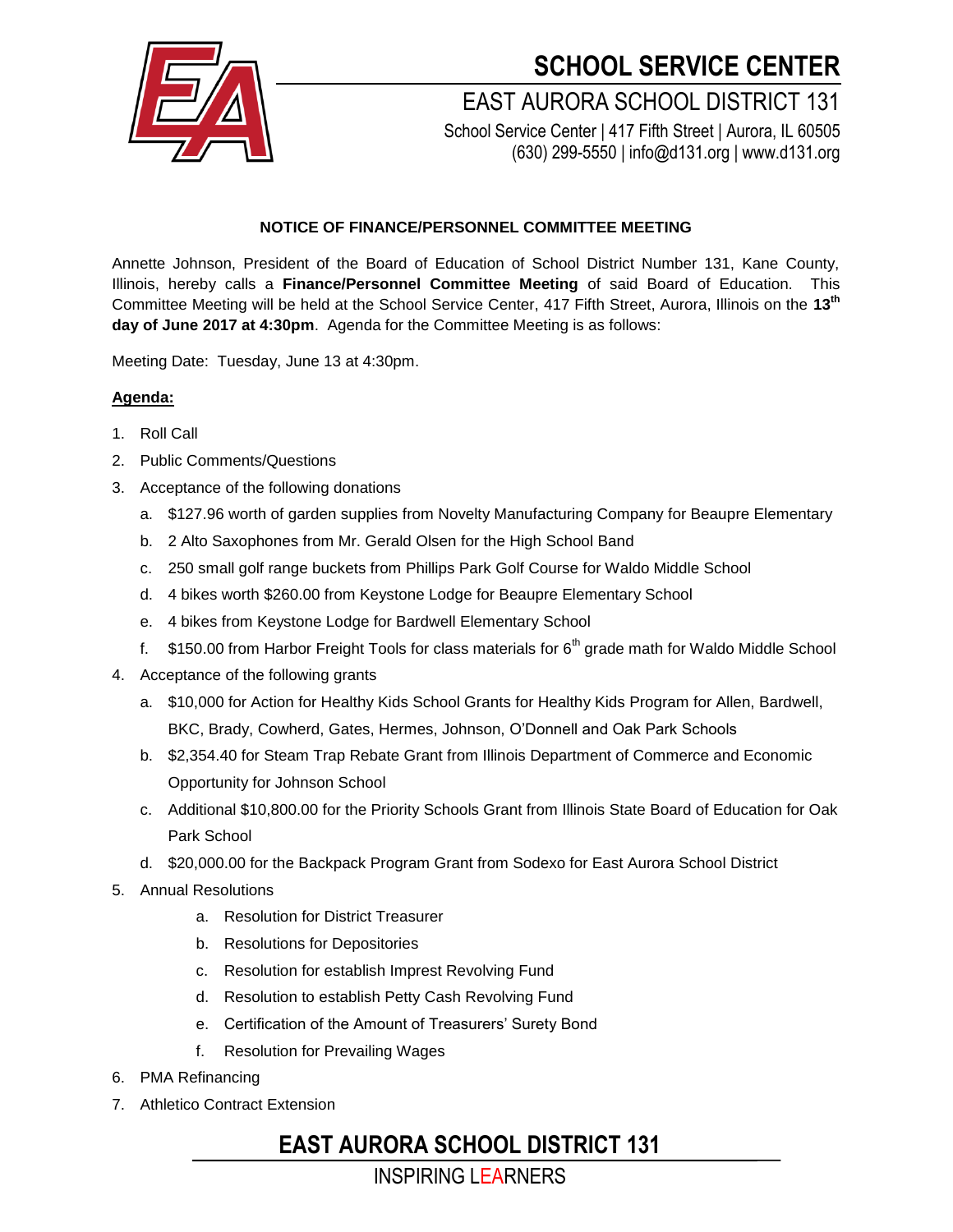

# **SCHOOL SERVICE CENTER**

EAST AURORA SCHOOL DISTRICT 131 School Service Center | 417 Fifth Street | Aurora, IL 60505 (630) 299-5550 | info@d131.org | www.d131.org

- 8. Veritiv Paper Extension
- 9. Fiscal Year 2018 Budgets
	- a. Athletics Activities
	- b. Safety and Security
	- c. Technology
	- d. Superintendent BOE
- 10. Old Second National Bank Master Treasury Management Agreement
- 11. Resolution Authorizing Sale of Personal Property:
	- a. Technology Items
- 12. Request for the following positions at the Early Childhood Center funded by Pre-K Grant Funds:
	- a. Four (4) FTE Pre-K Full Day Teachers
	- b. Four (4) FTE Pre-K Full Day Teacher Assistants
	- c. .5 FTE Pre-K Full Day Preschool Instructional Leader
	- d. One (1) FTE Pre-K Full Day Preschool Parent Educator
- 13. Request for One (1) FTE Pre-K Full Day Preschool Motor Teacher at the Early Childhood Center
- 14. Request for .5 FTE Middle School PE Teacher at Simmons Middle School
- 15. Request for .4 FTE PE/Health Teacher at East Aurora Extension Campus
- 16. Request for the following positions at East Aurora High School:
	- a. .4 FTE Music-Band Teacher
	- b. One (1) FTE Art Teacher
	- c. .4 FTE English Teacher
	- d. One (1) FTE Driver's Education Teacher
	- e. .6 FTE Family and Consumer Science Teacher
	- f. One (1) FTE Industrial Technology Teacher
	- g. .2 FTE Industrial Technology Teacher (Overload)
	- h. One (1) FTE Math Teacher
	- i. .4 FTE PE Teacher
	- j. 1.6 FTE Science Teacher
	- k. .2 FTE Science Teacher (Overload)
	- l. .6 FTE World Languages Teacher
	- m. .8 FTE ESL/Bilingual Teacher (Overload)
	- n. One (1) FTE Auditorium/ Little Theater Technical Director
	- o. Three (3) FTE Pupil Personnel Assistants

## **EAST AURORA SCHOOL DISTRICT 131**